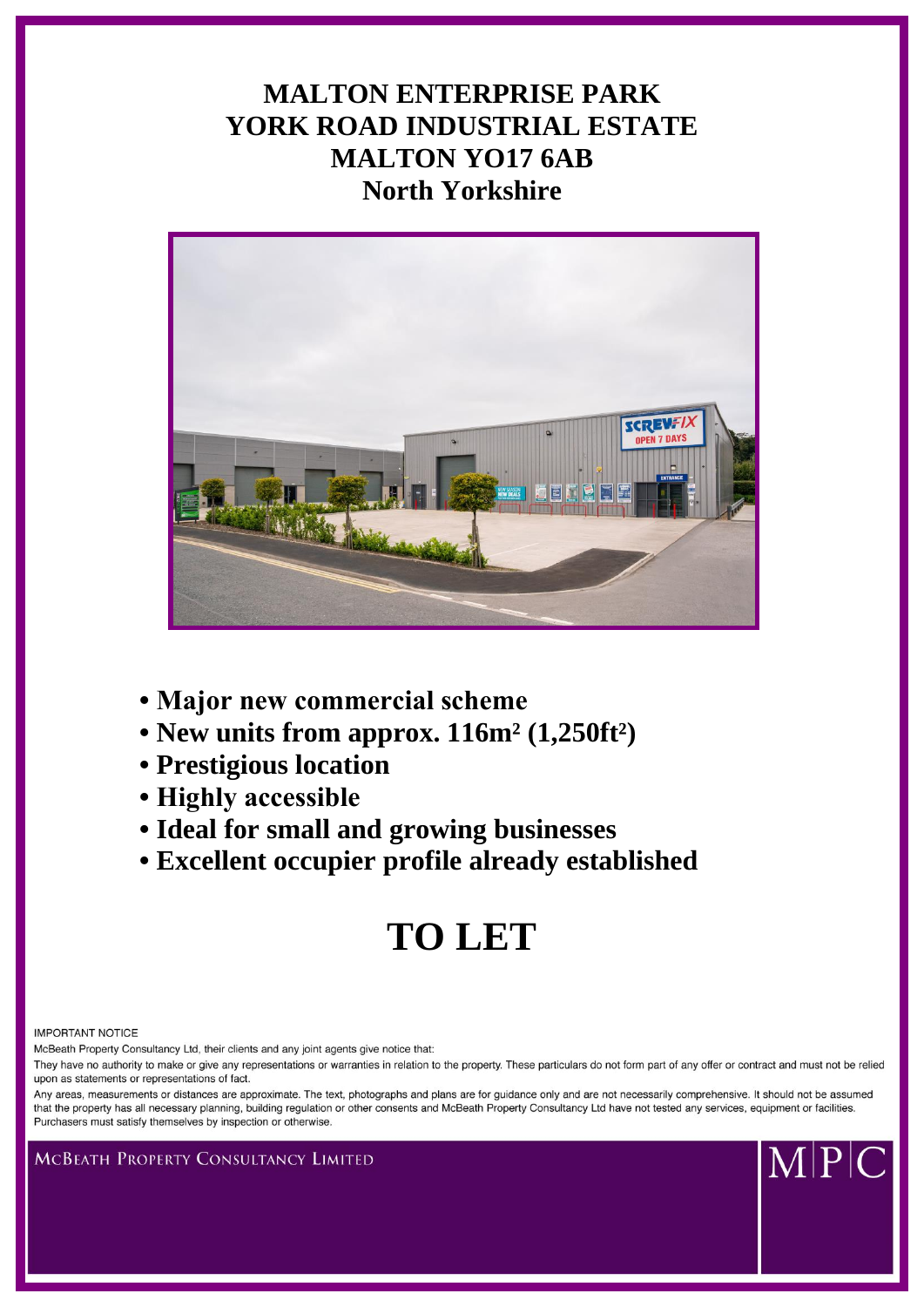## **LOCATION**

The property is located at Malton Enterprise Park, a major new business park situated with immediate frontage to York Road Industrial Estate on the outskirts of the thriving market town of Malton. Malton Enterprise Park has already attracted Screwfix, Toolstation, Online Kitchenware, Bella di Notte, Travis Perkins, JMP.

York Road Industrial Estate is situated between the A64 turn-off and Malton town centre, therefore offering excellent road links. Malton benefits from superb public transport service including the Yorkshire Coastliner bus service which connects the town with Scarborough, York and Leeds and the Trans-Pennine rail service which connects the town with Scarborough and a number of towns across to Liverpool including, York, Leeds and Manchester. The York connection provides a link to the east coast mainline. London can be reached in under 2 hours 30 minutes.

Malton is an affluent and bustling market town with an ever-expanding range of employers including many from the new sectors of advance engineering, science and technology and professional services, amongst others.

#### **DESCRIPTION**

The subject development is now at phase 3 and is providing new single or two storey (mezzanine) commercial buildings which are designed with maximum flexibility to allow a range of business occupiers to take advantage of the superb facilities that will be provided. The property comprises facilities including, WC, tea-point and on-site car parking.

The property has been designed so that units from approximately  $116m^2$  (1,250ft<sup>2</sup>) can be provided on new full repairing and insuring leases.

Current availability is set out below;

| 11h $1250$ sq ft | 14b $2500$ sq ft |
|------------------|------------------|
| 13a 1250 sq ft   | 17a 1250 sq ft   |
| $13b$ 1250 sq ft | 17c 1250 sq ft   |
| 14a 1250 sq ft   | 17d 1250 sq ft   |

Adjoining units may be combined to provide larger sizes.

#### **TERMS**

The units will be made available on new full repairing and insuring leases for a period that is to be agreed at commencing rentals that start from only  $£11,250$  per annum excl.

### **SERVICES**

The properties will be connected to all mains services including, electricity (3-phase), water and drainage.

**IMPORTANT NOTICE** 

 $\| \mathbf{P} \|$ 

**MCBEATH PROPERTY CONSULTANCY LIMITED** 

McBeath Property Consultancy Ltd, their clients and any joint agents give notice that:

They have no authority to make or give any representations or warranties in relation to the property. These particulars do not form part of any offer or contract and must not be relied upon as statements or representations of fact.

Any areas, measurements or distances are approximate. The text, photographs and plans are for guidance only and are not necessarily comprehensive. It should not be assumed that the property has all necessary planning, building regulation or other consents and McBeath Property Consultancy Ltd have not tested any services, equipment or facilities. Purchasers must satisfy themselves by inspection or otherwise.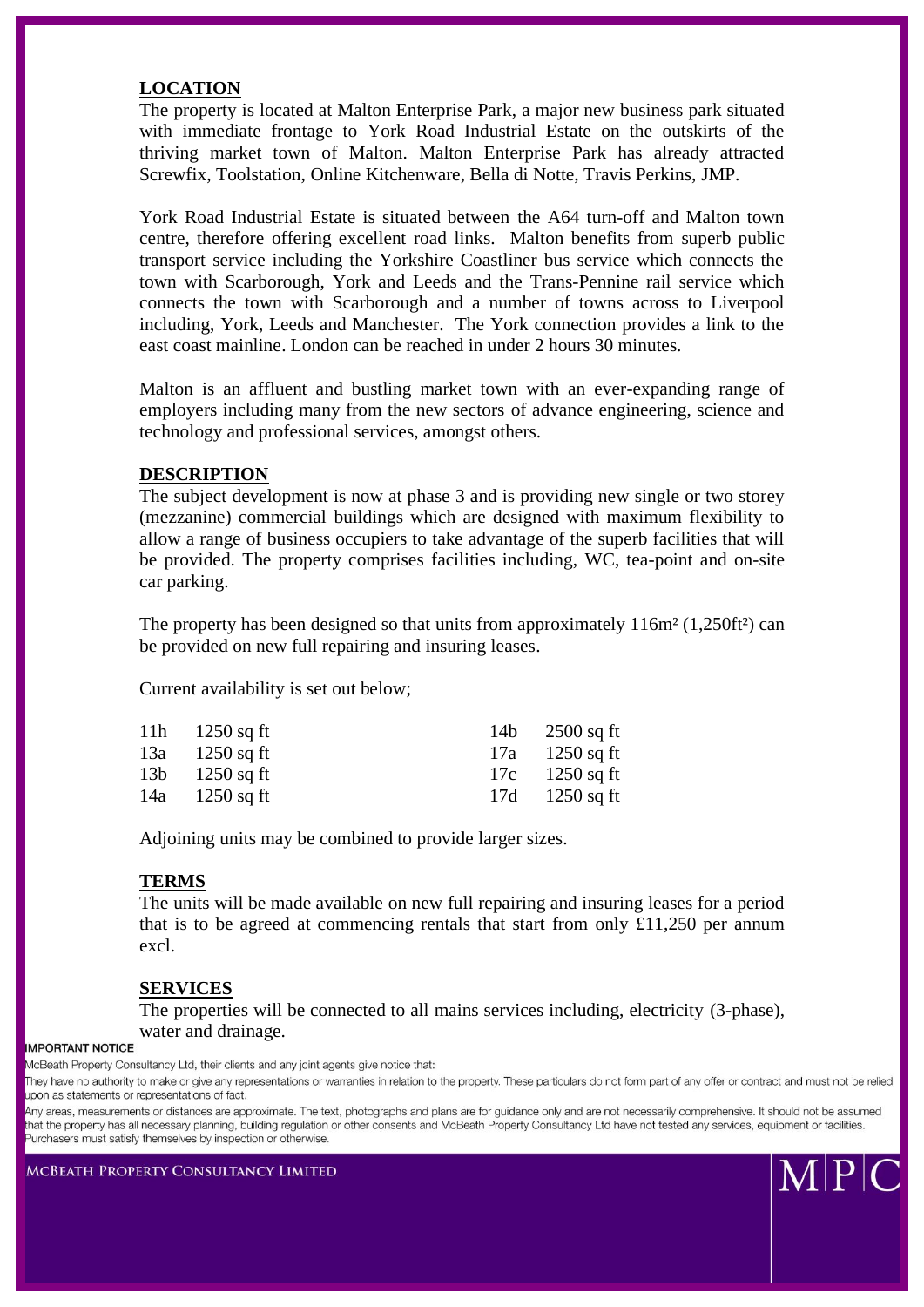# **VIEWING AND FURTHER ENQUIRIES**

Please direct all enquiries to the sole agents, Andrew McBeath of McBeath Property Consultancy Limited [andrew@mcbeathproperty.co.uk](mailto:andrew@mcbeathproperty.co.uk) or 07725 416002



# **MCBEATH PROPERTY CONSULTANCY LIMITED**

CHARTERED SURVERYORS, AGENTS, VALUERS, DEVELOPMENT CONSULTANTS PROPERTY AND LAND SALES, LETTINGS, ACQUISITIONS, APPRAISALS, RENT REVIEWS

2 CLIFTON MOOR BUSINESS VILLAGE, JAMES NICOLSON LINK, YORK, YO30 4XG TEL 01904 692 929 FAX 01904 690 488 WEB mcbeathproperty.co.uk